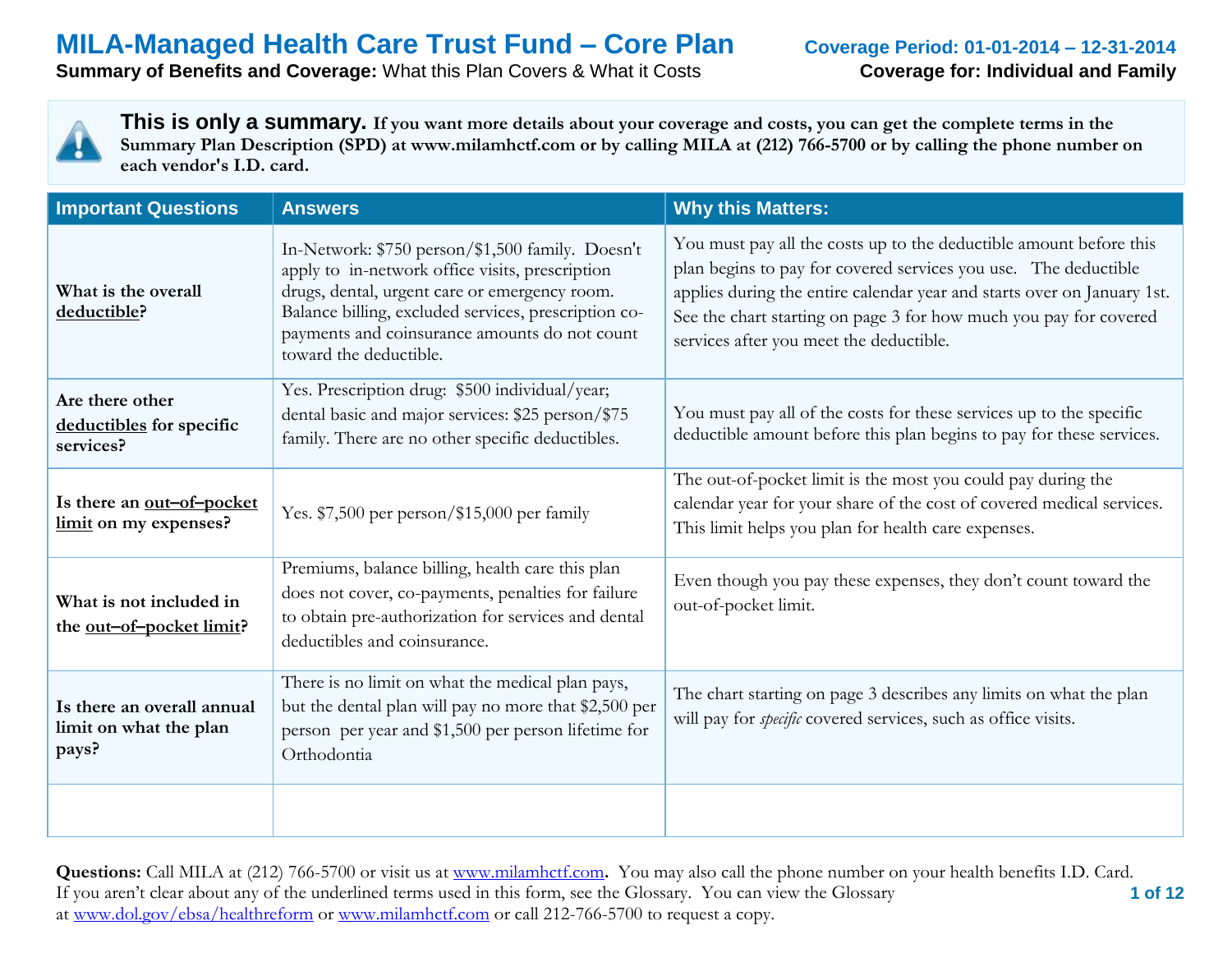# **Coverage for: Individual and Family**

| Does this plan use a<br>network of providers?  | Yes. For a list of in-network providers, see<br>www.milamhctf.com or call the number on the<br>back of the ID card for each vendor. | you use an in-network doctor or other health care provider that is in-<br>network, this plan will pay some or all of the costs of covered<br>services. Be aware, your in-network doctor or hospital may use an<br>out-of-network provider for some services. The Plan does not pay<br>for out-of-network non-emergency services. See the chart starting on<br>page 3 for how this plan pays different kinds of providers. |
|------------------------------------------------|-------------------------------------------------------------------------------------------------------------------------------------|---------------------------------------------------------------------------------------------------------------------------------------------------------------------------------------------------------------------------------------------------------------------------------------------------------------------------------------------------------------------------------------------------------------------------|
| Do I need a referral to see<br>a specialist?   | No, provided the specialist is in-network                                                                                           | You can see the in-network specialist you choose without permission<br>from this plan.                                                                                                                                                                                                                                                                                                                                    |
| Are there services this<br>plan doesn't cover? | Yes.                                                                                                                                | Except for emergency services, any out-of-network services will not<br>be paid by this plan. Furthermore, some of the services this plan<br>doesn't cover are listed on page 8. See your Summary Plan<br>Description ("SPD") for additional information about excluded<br>services.                                                                                                                                       |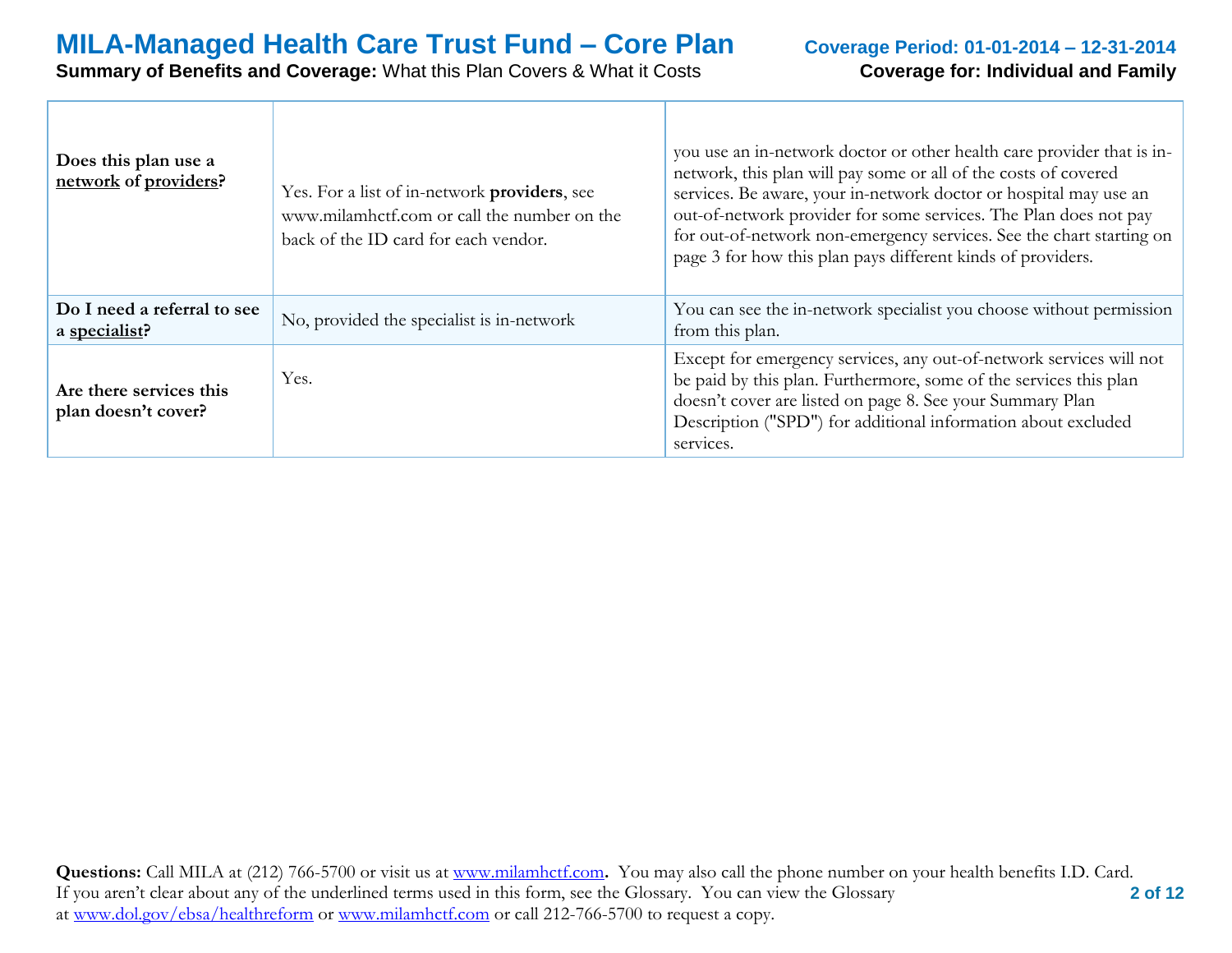**Summary of Benefits and Coverage:** What this Plan Covers & What it Costs **Coverage for: Individual and Family** 

- **Copayments** are fixed dollar amounts (for example, \$15) you pay for covered health care, usually when you receive the service. 4
	- **Coinsurance** is *your* share of the costs of a covered service, calculated as a percent of the **allowed amount** for the service. For example, if the plan's **allowed amount** for an overnight hospital stay is \$1,000, your **coinsurance** payment of 40% would be \$400. This may change if you haven't met your **deductible**.

| <b>Common</b><br><b>Medical Event</b>                        | <b>Services You May Need</b>                        | Your Cost If You Use an<br><b>In-network Provider</b>                                 | <b>Your Cost If You</b><br>Use an<br><b>Out-of-network</b><br><b>Provider</b> | <b>Limitations &amp; Exceptions</b>                                                                                                                                                    |
|--------------------------------------------------------------|-----------------------------------------------------|---------------------------------------------------------------------------------------|-------------------------------------------------------------------------------|----------------------------------------------------------------------------------------------------------------------------------------------------------------------------------------|
|                                                              | Primary care visit to treat an<br>injury or illness | \$35 copay/visit                                                                      | Not covered                                                                   | OB/GYN is covered as specialist for<br>illness-related care.                                                                                                                           |
|                                                              | Specialist visit                                    | \$50 copay/visit                                                                      | Not covered                                                                   |                                                                                                                                                                                        |
| If you visit a health<br>care provider's office<br>or clinic | Other practitioner office visit                     | \$50 copay/visit for chiropractic<br>and acupuncture                                  | Not covered                                                                   | Chiropractic is available in-network<br>only and is limited to 60 visits per<br>year.<br>Acupuncture is available in-network<br>only and limited to \$80 maximum<br>benefit per visit. |
|                                                              | Preventive<br>care/screening/immunization           | PCP - \$35 copay/visit; Specialist<br>- \$50 copay/visit<br>Immunizations - No charge | Not covered                                                                   | Age and frequency limits apply.                                                                                                                                                        |
|                                                              | Diagnostic test (x-ray, blood<br>work)              | 40% coinsurance after<br>deductible                                                   | Not covered                                                                   | No additional charge after office visit<br>copay if part of visit.                                                                                                                     |
| If you have a test                                           | Imaging (CT/PET scans, MRIs)                        | 40% coinsurance after<br>deductible                                                   | Not covered                                                                   | Failure to obtain pre-authorization<br>will result in 20% reduction in<br>benefits. No additional charge after<br>office visit copay if part of visit.                                 |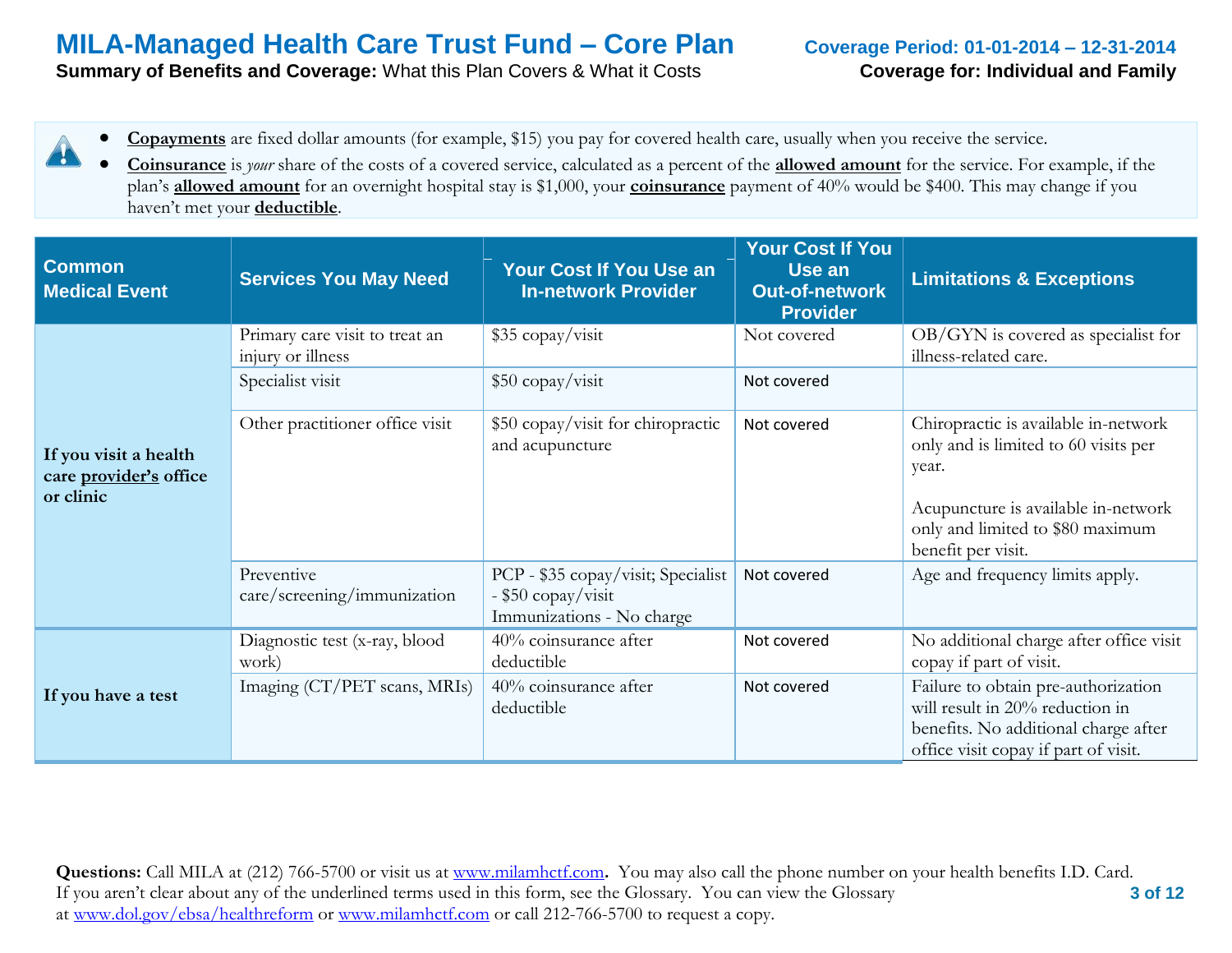**Summary of Benefits and Coverage:** What this Plan Covers & What it Costs **Coverage for: Individual and Family** 

| <b>Common</b><br><b>Medical Event</b>                                                                                                                     | <b>Services You May Need</b> | <b>Your Cost If You Use an</b><br><b>In-network Provider</b>                             | <b>Your Cost If You</b><br>Use an<br><b>Out-of-network</b><br><b>Provider</b>                                       | <b>Limitations &amp; Exceptions</b>                                                                                                                                                                                                                                                                                                                        |
|-----------------------------------------------------------------------------------------------------------------------------------------------------------|------------------------------|------------------------------------------------------------------------------------------|---------------------------------------------------------------------------------------------------------------------|------------------------------------------------------------------------------------------------------------------------------------------------------------------------------------------------------------------------------------------------------------------------------------------------------------------------------------------------------------|
| If you need drugs to<br>treat your illness or<br>condition<br>More information about<br>prescription drug<br>coverage is available at<br>www.caremark.com | Generic drugs                | Retail: \$10 copay/prescription<br>Mail Order: \$20<br>copay/prescription                | Retail only: \$10<br>copay/prescription<br>plus additional cost<br>for out-of-network<br>pharmacy; no mail<br>order | Retail up to 30-day supply plus one<br>refill. Mail order up to 90-day supply;<br>must be used after one refill at retail.<br>Note: All maintenance drugs must<br>go through CVS mail order or the<br><b>CVS Maintenance Choice</b><br>Program.                                                                                                            |
|                                                                                                                                                           | Preferred brand drugs        | Retail: \$20 copay/prescription;<br>Mail Order: \$50<br>copay/prescription               | Retail only: \$20<br>copay/prescription<br>plus additional cost<br>for out-of-network<br>pharmacy; no mail<br>order | Some medications require prior<br>approval from Caremark. Brand name<br>drugs with generic equivalent (multi-<br>source drugs) subject to \$500<br>deductible plus excess cost of multi-<br>source drug.                                                                                                                                                   |
|                                                                                                                                                           | Non-preferred brand drugs    | Retail: \$50 copay/prescription;<br>Mail Order: \$125<br>copay/prescription              | Retail only: \$50<br>copay/prescription<br>plus additional cost<br>for out-of-network<br>pharmacy; no mail<br>order | Must submit claim to Caremark for<br>out-of-network retail pharmacy.<br>Responsible for the copay and<br>additional cost between what the<br>prescription would have cost at in-<br>network pharmacy and the cost at the<br>out-of-network pharmacy.                                                                                                       |
|                                                                                                                                                           | Specialty drugs              | Generic: Retail \$10<br>Preferred brand: Retail \$20<br>Non-preferred brand: Retail \$50 | See Limitations<br>and<br>Exceptions                                                                                | Must submit claim to Caremark for<br>out-of-network retail pharmacy.<br>Responsible for the copay and<br>additional cost between what the<br>prescription would have cost at<br>In-network pharmacy and the cost at<br>the out-of-network pharmacy. Please<br>call the number on the back of your<br>I.D. card for more information on<br>Specialty Drugs. |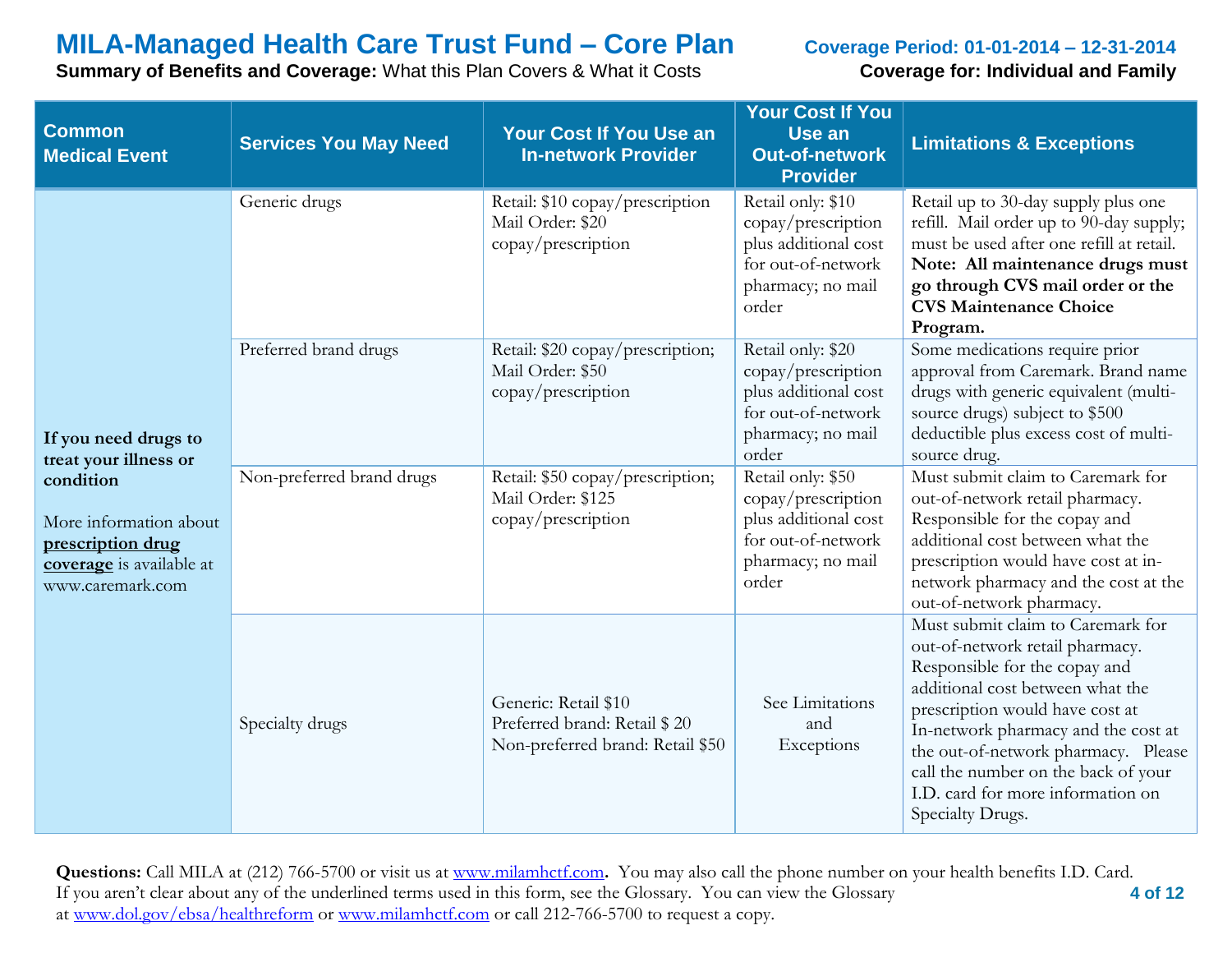**Summary of Benefits and Coverage:** What this Plan Covers & What it Costs **Coverage for: Individual and Family** 

| <b>Common</b><br><b>Medical Event</b>      | <b>Services You May Need</b>                      | Your Cost If You Use an<br><b>In-network Provider</b>              | <b>Your Cost If You</b><br>Use an<br><b>Out-of-network</b><br><b>Provider</b> | <b>Limitations &amp; Exceptions</b>                                                                                                                                                                                                                         |
|--------------------------------------------|---------------------------------------------------|--------------------------------------------------------------------|-------------------------------------------------------------------------------|-------------------------------------------------------------------------------------------------------------------------------------------------------------------------------------------------------------------------------------------------------------|
|                                            | Facility fee (e.g., ambulatory<br>surgery center) | 40% coinsurance after<br>deductible                                | Not covered                                                                   | Includes outpatient surgery and non-<br>surgery facility charges.                                                                                                                                                                                           |
| If you have outpatient<br>surgery          | Physician/surgeon fees                            | $\sqrt{40\%}$ coinsurance after<br>deductible                      | Not covered                                                                   | Failure to obtain pre-authorization<br>will result in 20% reduction in<br>benefits for certain<br>surgeries/procedures. 50% reduction<br>of charges to the surgery of lesser<br>charge for multiple surgeries<br>performed during one operating<br>session. |
| If you need immediate<br>medical attention | Emergency room services                           | If true emergency, \$75<br>$\text{copy}/\text{visit}$              | If true emergency,<br>\$75 copay/visit                                        | Emergency room coverage is only for<br>a valid emergency. Copay waived if<br>admitted within 24 hrs.                                                                                                                                                        |
|                                            | Emergency medical<br>transportation               | 40% coinsurance after<br>deductible                                | 40% coinsurance<br>after deductible                                           | Licensed ambulance to and from<br>nearest hospital, SNF or hospice and<br>from hospital to SNF.                                                                                                                                                             |
|                                            | Urgent care                                       | \$50 copay/visit                                                   | Not covered                                                                   | Copay waived if admitted within 24<br>hrs.                                                                                                                                                                                                                  |
| If you have a hospital<br>stay             | Facility fee (e.g., hospital room)                | \$500 copay/admission; then<br>40% coinsurance after<br>deductible | Not covered                                                                   | Failure to obtain pre-authorization<br>will result in 20% reduction in<br>benefits. Limited to semi-private<br>room negotiated rate                                                                                                                         |
|                                            | Physician/surgeon fee                             | 40% coinsurance after<br>deductible                                | Not covered                                                                   | 50% reduction of charges to the<br>surgery of lesser charge for multiple<br>surgeries performed during one<br>operating session.                                                                                                                            |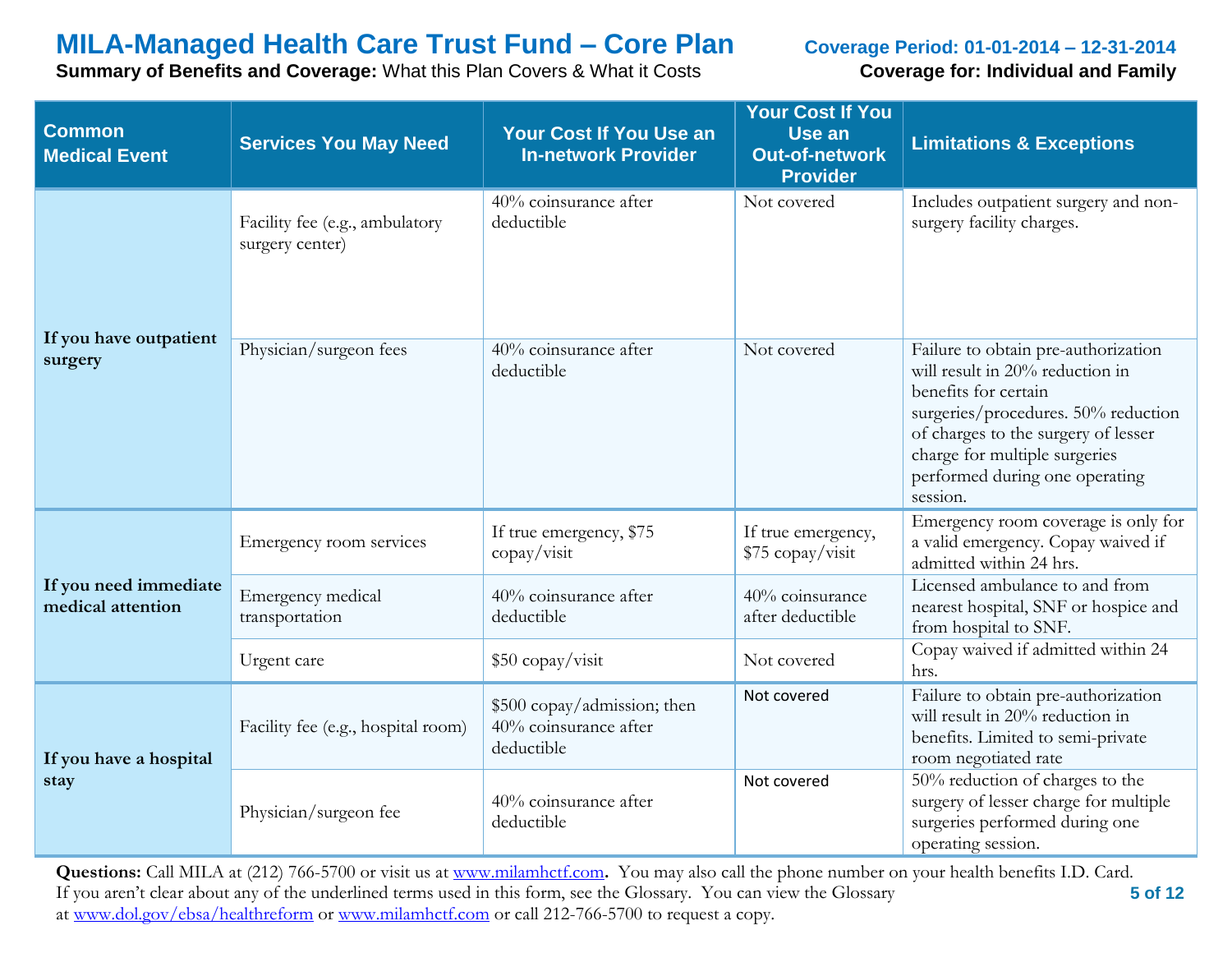**Summary of Benefits and Coverage:** What this Plan Covers & What it Costs **Coverage for: Individual and Family** 

| <b>Common</b><br><b>Medical Event</b>                                           | <b>Services You May Need</b>                    | Your Cost If You Use an<br><b>In-network Provider</b>                                          | <b>Your Cost If You</b><br>Use an<br><b>Out-of-network</b><br><b>Provider</b> | <b>Limitations &amp; Exceptions</b>                                                                                                                    |
|---------------------------------------------------------------------------------|-------------------------------------------------|------------------------------------------------------------------------------------------------|-------------------------------------------------------------------------------|--------------------------------------------------------------------------------------------------------------------------------------------------------|
| If you have mental<br>health, behavioral<br>health, or substance<br>abuse needs | Mental/Behavioral health<br>outpatient services | \$35 co-pay/office visit, 40%<br>coinsurance after deductible for<br>other outpatient services | Not covered                                                                   | Includes individual, group and<br>intensive outpatient treatment.<br>Intensive outpatient treatment must<br>be approved by Cigna Behavioral<br>Health. |
|                                                                                 | Mental/Behavioral health<br>inpatient services  | \$500 copay/admission; then<br>40% coinsurance after<br>deductible                             | Not covered                                                                   | Failure to obtain pre-authorization<br>will result in 20% reduction in<br>benefits. Limited to semi-private<br>room negotiated rate.                   |
|                                                                                 | Substance use disorder<br>outpatient services   | \$35 co-pay/office visit; 40%<br>coinsurance after deductible for<br>other outpatient services | Not covered                                                                   | Includes individual, group and<br>intensive outpatient treatment.<br>Intensive outpatient treatment must<br>be approved by Cigna Behavioral<br>Health  |
|                                                                                 | Substance use disorder inpatient<br>services    | \$500 copay/admission; then<br>40% coinsurance after<br>deductible                             | Not covered                                                                   | Failure to obtain pre-authorization<br>will result in 20% reduction in<br>benefits. Limited to semi-private<br>room negotiated rate.                   |
| If you are pregnant                                                             | Prenatal and postnatal care                     | \$35 copay/initial visit; no<br>charge for subsequent visits                                   | Not covered                                                                   | Copay only applies to first visit to<br>confirm pregnancy.                                                                                             |
|                                                                                 | Delivery and all inpatient<br>services          | \$500 copay/admission; then<br>40% coinsurance after<br>deductible                             | Not covered                                                                   | Includes inpatient hospital and<br>birthing center; nurse midwives in-<br>network only.                                                                |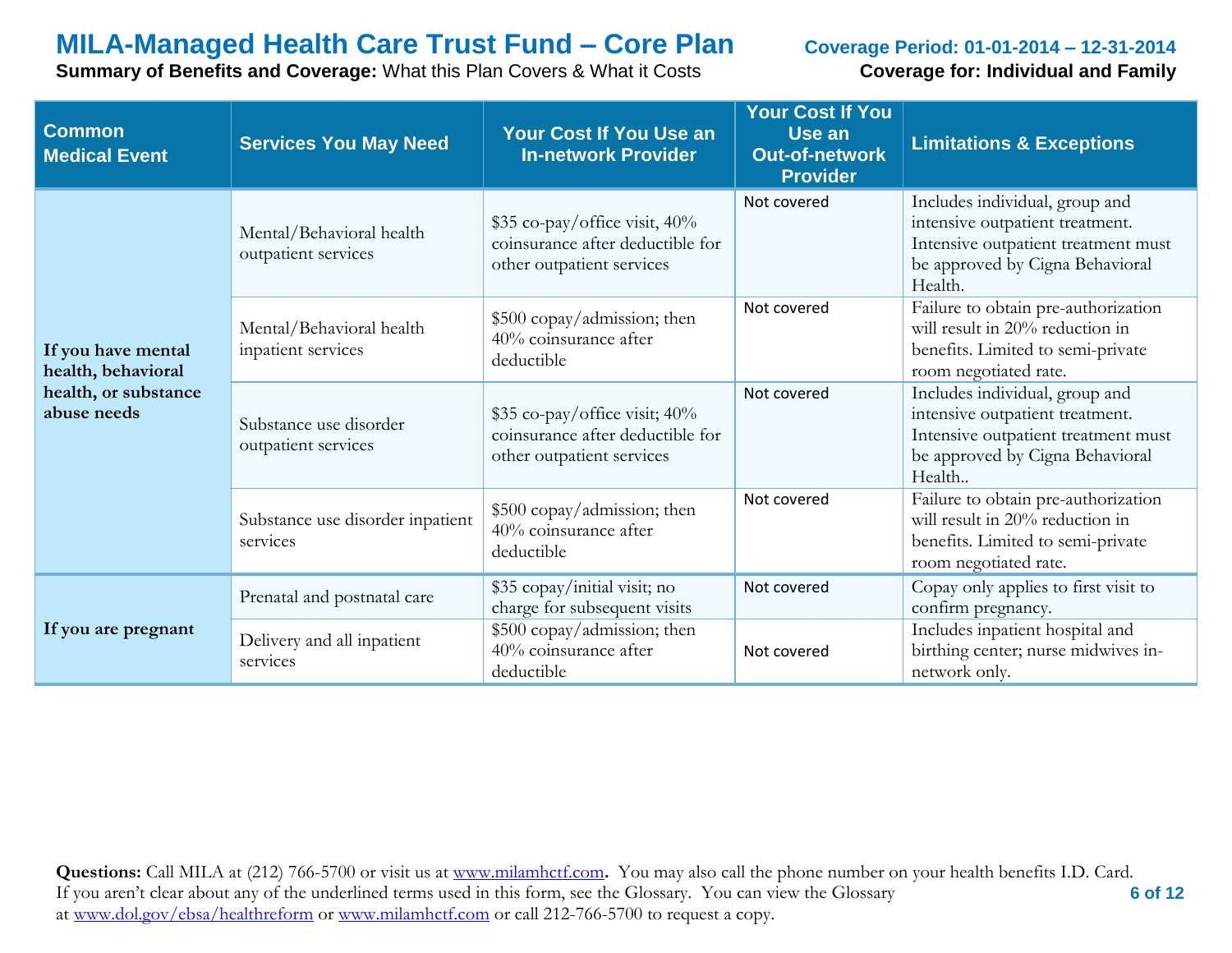**Summary of Benefits and Coverage:** What this Plan Covers & What it Costs **Coverage for: Individual and Family** 

| <b>Common</b><br><b>Medical Event</b>      | <b>Services You May Need</b> | Your Cost If You Use an<br><b>In-network Provider</b> | <b>Your Cost If You</b><br>Use an<br><b>Out-of-network</b><br><b>Provider</b> | <b>Limitations &amp; Exceptions</b>                                                                                                                                                                                                                               |
|--------------------------------------------|------------------------------|-------------------------------------------------------|-------------------------------------------------------------------------------|-------------------------------------------------------------------------------------------------------------------------------------------------------------------------------------------------------------------------------------------------------------------|
| If you need help                           | Home health care             | 40% coinsurance after<br>deductible                   | Not covered                                                                   | 120-days maximum/calendar year. 4<br>hours $= 1$ visit. Failure to obtain pre-<br>authorization will result in 20%<br>reduction in benefits.                                                                                                                      |
|                                            | Rehabilitation services      | \$50 copay/visit                                      | Not covered                                                                   | Short-term outpatient rehab limited to<br>combined total of 60 visits/year.<br>Inpatient SNF, rehab and sub-acute<br>facility limited to combined total of<br>100 days/year. Failure to obtain pre-<br>authorization will result in 20%<br>reduction in benefits. |
| recovering or have<br>other special health | Habilitation services        | Not covered                                           | Not covered                                                                   | You must pay 100% of these<br>expenses                                                                                                                                                                                                                            |
| needs                                      | Skilled nursing care         | 40% coinsurance after<br>deductible                   | Not covered                                                                   | Inpatient SNF, rehab and sub-acute<br>facility limited to combined total of<br>100 days/year. Failure to obtain pre-<br>authorization will result in 20%<br>reduction in benefits.                                                                                |
|                                            | Durable medical equipment    | 40% coinsurance after<br>deductible                   | Not covered                                                                   | Limited to approved equipment.                                                                                                                                                                                                                                    |
|                                            | Hospice service              | 40% coinsurance after<br>deductible                   | Not covered                                                                   | Failure to obtain pre-authorization<br>will result in 20% reduction in<br>benefits. Maximum 180-days/lifetime.                                                                                                                                                    |
|                                            | Eye exam                     | $$10$ copay/exam                                      | Balances over \$40                                                            | One exam/12 months (with dilation<br>and refraction as necessary). Out-of-<br>network maximum of \$30 per exam.                                                                                                                                                   |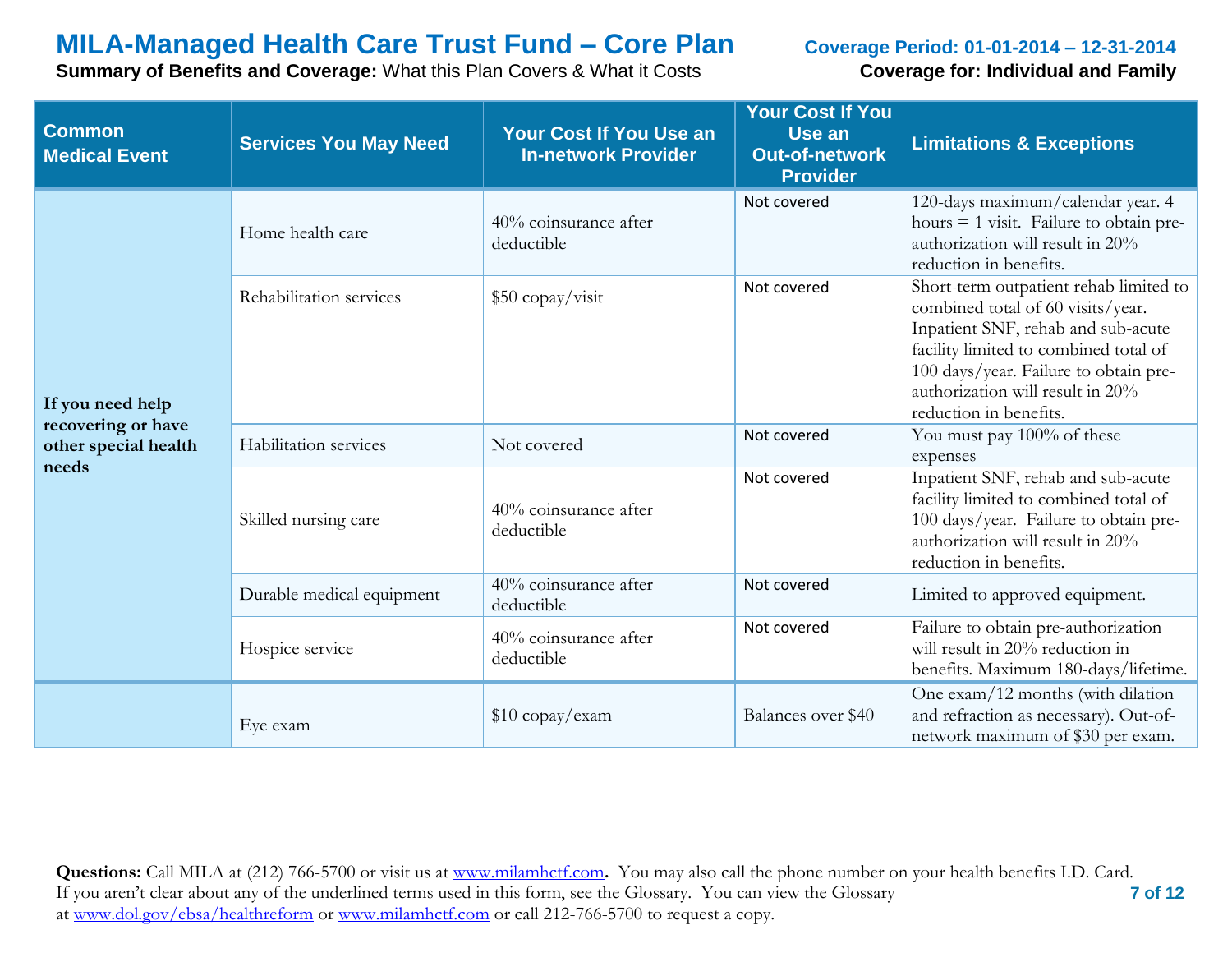**Summary of Benefits and Coverage:** What this Plan Covers & What it Costs **Coverage for: Individual and Family** 

| <b>Common</b><br><b>Medical Event</b>     | <b>Services You May Need</b> | <b>Your Cost If You Use an</b><br><b>In-network Provider</b> | <b>Your Cost If You</b><br>Use an<br><b>Out-of-network</b><br><b>Provider</b>         | <b>Limitations &amp; Exceptions</b>                                                                                                                  |
|-------------------------------------------|------------------------------|--------------------------------------------------------------|---------------------------------------------------------------------------------------|------------------------------------------------------------------------------------------------------------------------------------------------------|
| If your child needs<br>dental or eye care | Glasses                      | \$15 copay/glasses plus 80% of<br>balance over \$100         | Frames - No charge<br>up to \$40; Lenses -<br>no charge up to \$25<br>(single vision) | Frames - one/every 24 months; lenses<br>- one/every 12 months. Out-of-<br>network limit of \$40 for frames and<br>\$25 for single vision lenses      |
|                                           | Dental check-up              | No Charge                                                    | No Charge up to<br>allowable amount                                                   | Limit 2/year. For out-of-network<br>providers, you are responsible for<br>difference between allowable amount<br>and out-of-network dentist charges. |

## **Excluded Services & Other Covered Services:**

| Services Your Plan Does NOT Cover (This isn't a complete list. Check your policy or plan document for other excluded services.)                                                                                                                                                                                                                                                             |                                                                                                                                                                     |                                                                                                                                                                            |  |  |  |
|---------------------------------------------------------------------------------------------------------------------------------------------------------------------------------------------------------------------------------------------------------------------------------------------------------------------------------------------------------------------------------------------|---------------------------------------------------------------------------------------------------------------------------------------------------------------------|----------------------------------------------------------------------------------------------------------------------------------------------------------------------------|--|--|--|
| • Cosmetic surgery (except for accidental injury<br>• Infertility treatment (aids to conception,<br>$\bullet$ Long-term care<br>or congenital abnormality of dependent child)<br>actual or attempted impregnation or other<br>· Weight loss programs (discounts available<br>· Habilitation services<br>through Cigna Healthy Rewards Program)<br>fertilization expenses)<br>• Hearing aids |                                                                                                                                                                     |                                                                                                                                                                            |  |  |  |
| Other Covered Services (This isn't a complete list. Check your policy or plan document for other covered services and your costs for these<br>services.)                                                                                                                                                                                                                                    |                                                                                                                                                                     |                                                                                                                                                                            |  |  |  |
| • Acupuncture (all conditions including<br>acupressure to max of \$80 benefit/visit, in-<br>network only)                                                                                                                                                                                                                                                                                   | • Dental care (Adult) (annual benefit maximum<br>\$2,500 and lifetime maximum orthodontia benefit<br>of $$1,500$<br>• Non-emergency care when traveling outside the | • Private-duty nursing (outpatient, 70 visits/year;<br>one visit $=$ 4 hours)<br>• Routine eye care (Adult) (exams one/12 mos.,<br>frames one/24 mos., lenses one/12 mos.) |  |  |  |

● Bariatric surgery (if medically necessary)

● Chiropractic care (excludes massage therapy;

● Routine foot care (\$1,000 max/calendar year)

 **8 of 12 Questions:** Call MILA at (212) 766-5700 or visit us at [www.milamhctf.com](http://www.milamhctf.com/)**.** You may also call the phone number on your health benefits I.D. Card. If you aren't clear about any of the underlined terms used in this form, see the Glossary. You can view the Glossary at [www.dol.gov/ebsa/healthreform](http://www.dol.gov/ebsa/healthreform) or [www.milamhctf.com](http://www.milamhctf.com/) or call 212-766-5700 to request a copy.

U.S. (limited to residents of US)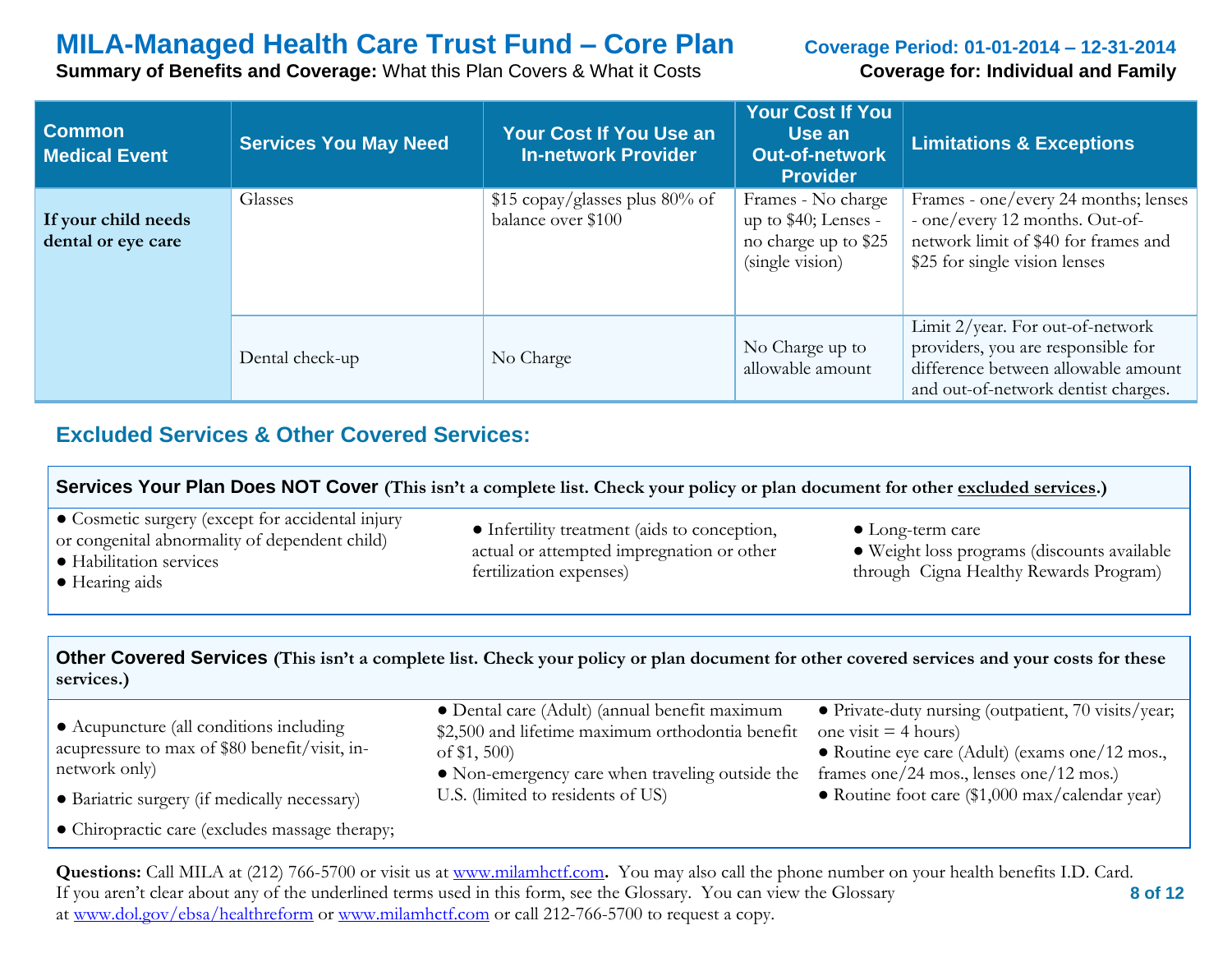**Summary of Benefits and Coverage:** What this Plan Covers & What it Costs **Coverage for: Individual and Family** 

maximum of 60 visits/year)

## **Your Rights to Continue Coverage:**

If you lose coverage under the Plan, then, depending upon the circumstances, Federal and State laws may provide protections that allow you to keep health coverage. Any such rights may be limited in duration and will require you to pay a premium. Other limitations on your rights to continue coverage may also apply.

For more information on your rights to continue coverage, contact the Plan at MILA Managed Healthcare Trust Fund, 111 Broadway, Suite 502, New York, NY 10006-1901; Phone (212) 766-5700. You may also contact your state insurance department, the U.S. Department of Labor, Employee Benefits Security Administration at 1-866-444-EBSA (3272) or www.dol.gov/ebsa/healthreform, or the U.S. Department of Health and Human Services at 1-877- 267-2323, option 4, x61565 or www.cciio.cms.gov.

## **Your Grievance and Appeals Rights:**

If you lose coverage under the Plan, then, depending upon the circumstances, Federal and State laws may provide protections that allow you to keep health coverage. Any such rights may be limited in duration and will require you to pay a premium. Other limitations on your rights to continue coverage may also apply.

For more information on your rights to continue coverage, contact the Plan at MILA Managed Healthcare Trust Fund, 111 Broadway, Suite 502, New York, NY 10006-1901; Phone (212) 766-5700. You may also contact your state insurance department, the U.S. Department of Labor, Employee Benefits Security Administration at 1-866-444-EBSA (3272) or www.dol.gov/ebsa/healthreform, or the U.S. Department of Health and Human Services at 1-877- 267-2323, option 4, x61565 or www.cciio.cms.gov.

## **Does this Coverage Provide Minimum Essential Coverage?**

The Affordable Care Act requires most people to have health care coverage that qualifies as "minimum essential coverage." **This plan does provide minimum essential coverage.** 

## **Does this Coverage Meet the Minimum Value Standard?**

The Affordable Care Act establishes a minimum value standard of benefits of a health plan. The minimum value standard is 60% (actuarial value). **This health coverage does meet the minimum value standard for the benefits it provides.** 

## **Language Access Services:**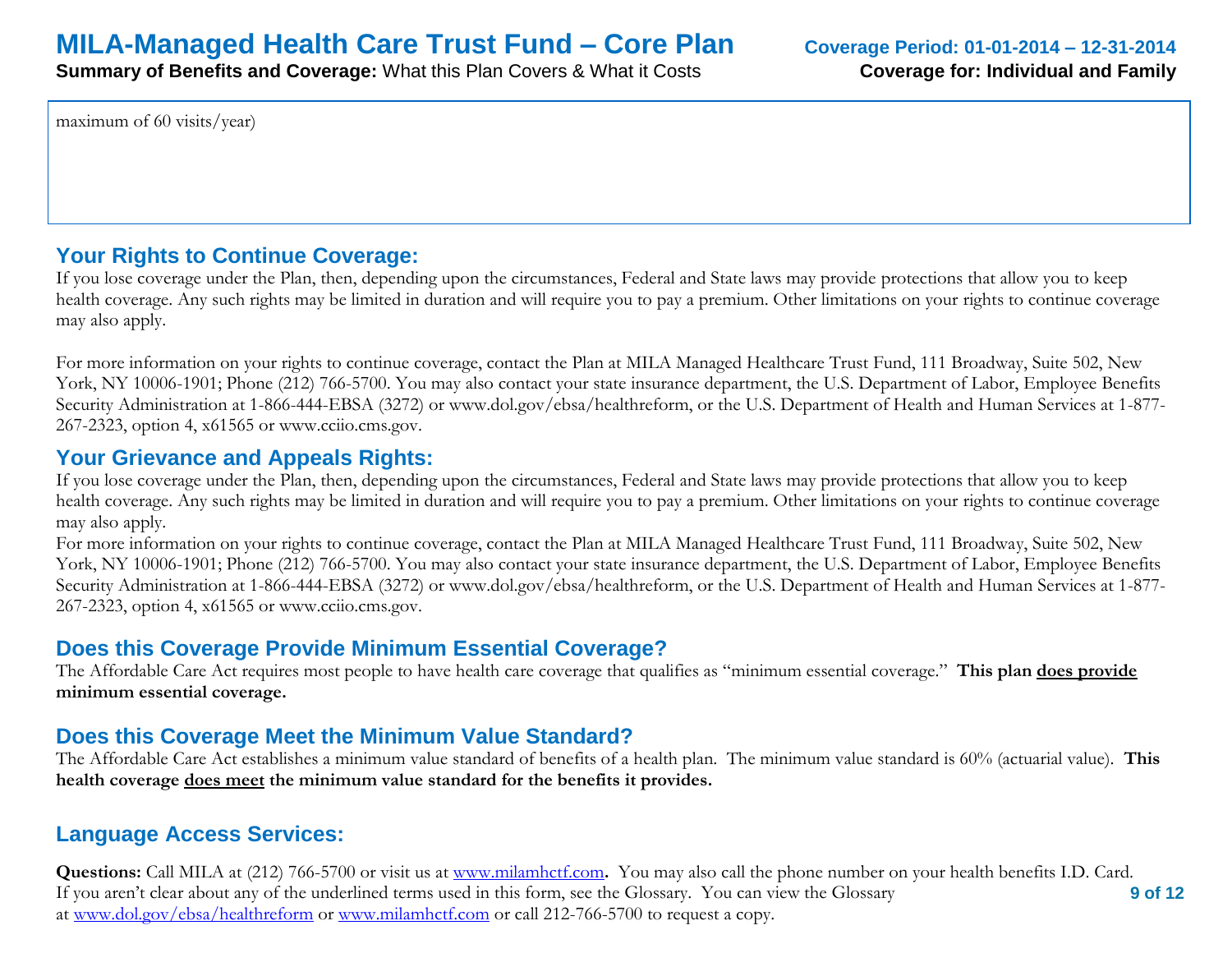### **Summary of Benefits and Coverage:** What this Plan Covers & What it Costs **Coverage for: Individual and Family**

 SPANISH (Español): Para obtener asistencia en Español, llame al 212-766-5700. TAGALOG (Tagalog): Kung kailangan ninyo ang tulong sa Tagalog tumawag sa 212-766-5700. NAVAJO (Dine): Dinek'ehgo shika at'ohwol ninisingo, kwiijigo holne' 212-766-5700. CHINESE (中文): 如果需要中文的帮助,请拨打这个号码 212-766-5700.

–––––––––––––––*To see examples of how this plan might cover costs for a sample medical situation, see the next page.–––––––––––*–––––––––––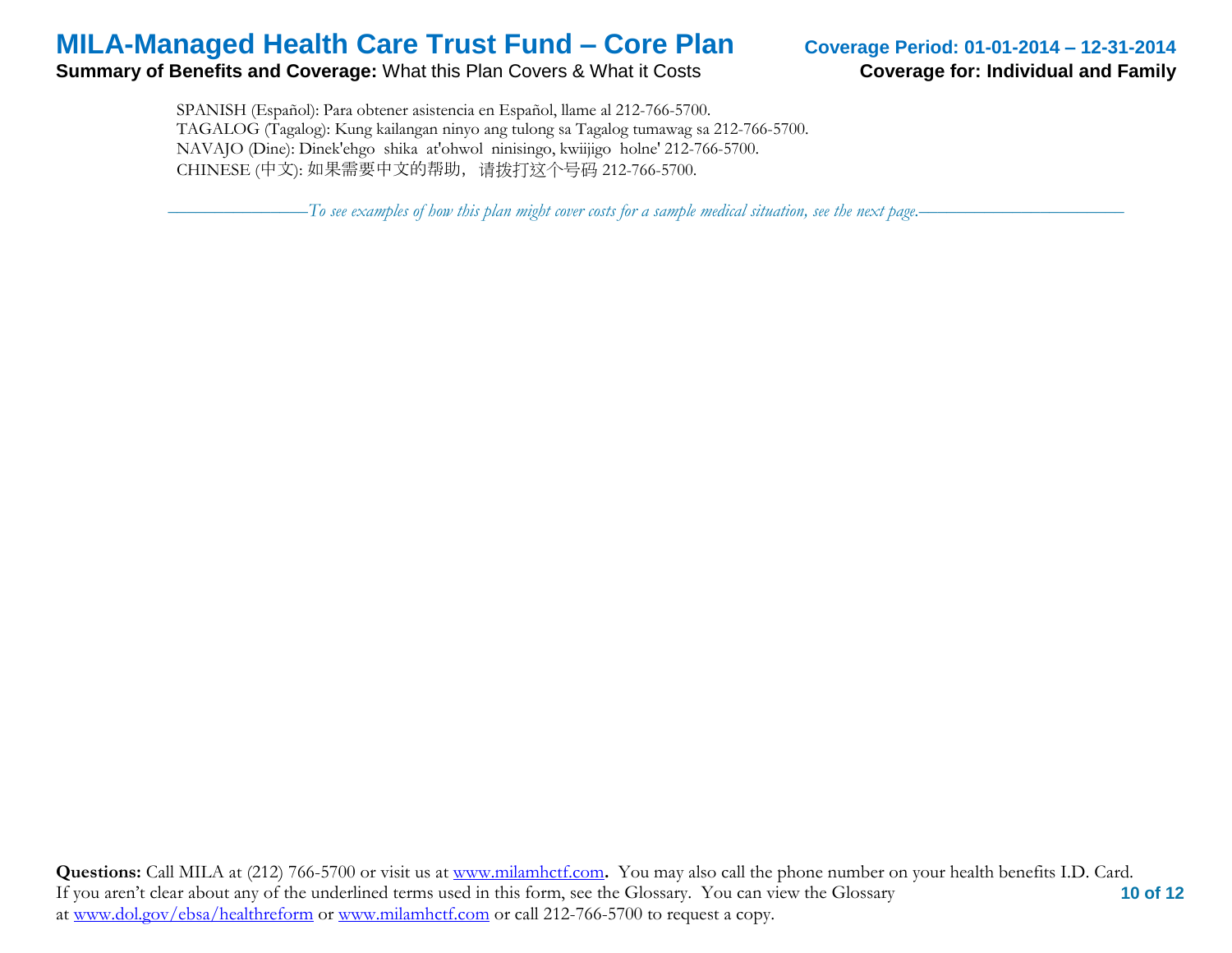**Summary of Benefits and Coverage:** What this Plan Covers & What it Costs **Coverage for: Individual and Family** 

# **About these Coverage Examples:**

These examples show how this plan might cover medical care in given situations. Use these examples to see, in general, how much financial protection a sample patient might get if they are covered under different plans.



**This is not a cost estimator.** 

Don't use these examples to estimate your actual costs under this plan. The actual care you receive will be different from these examples, and the cost of that care will also be different.

See the next page for important information about these examples.

| <b>Having a baby</b> |  |
|----------------------|--|
| (normal delivery)    |  |

- Amount owed to providers: \$7,540
- **Plan pays** \$7,480
- **Patient pays** \$60

### **Sample care costs:**

| Total                      | \$7,540 |
|----------------------------|---------|
| Vaccines, other preventive | \$40    |
| Radiology                  | \$200   |
| Prescriptions              | \$200   |
| Laboratory tests           | \$500   |
| Anesthesia                 | \$900   |
| Hospital charges (baby)    | \$900   |
| Routine obstetric care     | \$2,100 |
| Hospital charges (mother)  | \$2,700 |

### **Patient pays:**

| Limits or exclusions | \$150   |
|----------------------|---------|
| Coinsurance          | \$2,400 |
| Copays               | \$555   |
| Deductibles          | \$750   |

## **Managing type 2 diabetes** (routine maintenance of

a well-controlled condition)

- **Amount owed to providers: \$5,400**
- **Plan pays** \$4,910
- **Patient pays** \$490

### **Sample care costs:**

| Prescriptions                  | \$2,900 |
|--------------------------------|---------|
| Medical Equipment and Supplies | \$1,300 |
| Office Visits and Procedures   | \$700   |
| Education                      | \$300   |
| Laboratory tests               | \$100   |
| Vaccines, other preventive     | \$100   |
| Total                          | \$5,400 |

### **Patient pays:**

| Deductibles          | \$750   |
|----------------------|---------|
|                      |         |
| Copays               | \$810   |
| Coinsurance          | \$260   |
| Limits or exclusions | \$80    |
| Total                | \$1,900 |
|                      |         |

**NOTE: The Coverage Examples are based on treatment which the government assumes the average patient will require. The costs which a MILA participant will pay will depend upon the actual treatment he or she receives.**